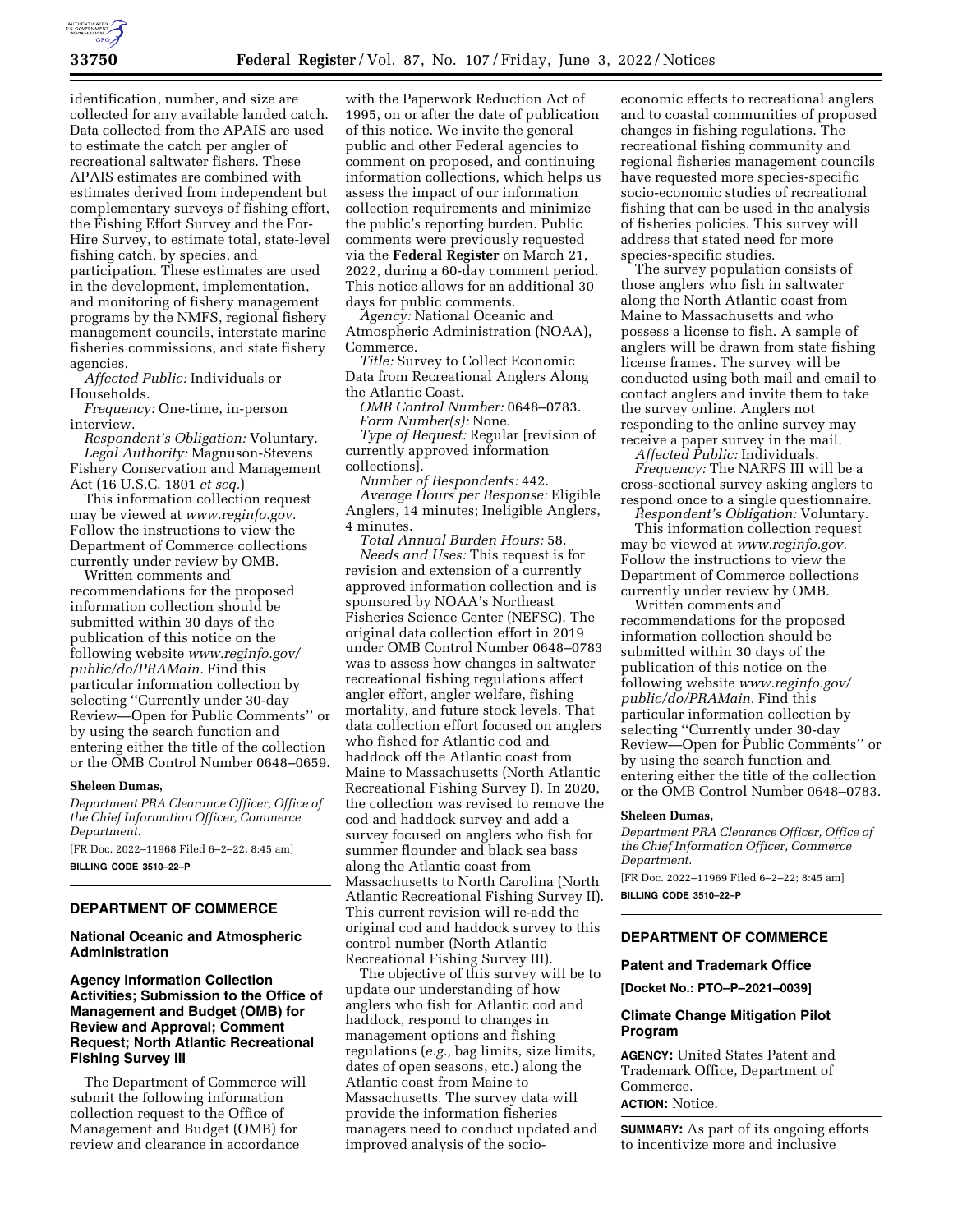innovation, including in key technology areas such as climate change, and to maximize that innovation's widespread impact, including by reducing greenhouse gas emissions, the United States Patent and Trademark Office (USPTO) is implementing the Climate Change Mitigation Pilot Program, which is designed to positively impact the climate by accelerating the examination of patent applications for innovations that reduce greenhouse gas emissions. The program is intended to encourage research, development and innovation in the climate space and provide ready and equitable intellectual property protection to incentivize investment and bring those solutions to the country and world. The program aligns with and supports Executive Order 14008, dated January 27, 2021, and is part of the USPTO's efforts to secure an equitable economic future, reduce greenhouse gas emissions and mitigate climate change. Applications accepted into the pilot program will be advanced out of turn (accorded special status) for first action on the merits.

**DATES:** *Pilot Duration:* The Climate Change Mitigation Pilot Program will accept petitions to make special beginning June 3, 2022 until either June 5, 2023 or the date the USPTO accepts a total of 1,000 grantable petitions, whichever occurs first. The USPTO may, at its sole discretion, terminate the pilot program depending on factors such as workload and resources needed to administer the program, feedback from the public, and the effectiveness of the program. If the pilot program is terminated, the USPTO will notify the public. The USPTO will indicate on its website the total number of petitions filed and the number of applications accepted into the pilot program.

**FOR FURTHER INFORMATION CONTACT:**  Kristie M. Kindred, Legal Advisor, Office of Patent Legal Administration, Office of the Deputy Commissioner for Patents, at *[Kristie.Kindred@uspto.gov;](mailto:Kristie.Kindred@uspto.gov)* or Susy Tsang-Foster, Senior Legal Advisor, Office of Patent Legal Administration, Office of the Deputy Commissioner for Patents, at *[Susy.Tsang-Foster@uspto.gov.](mailto:Susy.Tsang-Foster@uspto.gov)* For questions on electronic filing, please contact the Electronic Business Center at: 866–217–9197 during their operating hours of 6 a.m. to midnight ET, Monday–Friday, or email at *[ebc@](mailto:ebc@uspto.gov) [uspto.gov.](mailto:ebc@uspto.gov)* For questions relating to a particular petition, please contact the Office of Petitions at 571–272–3282 during their operating hours of 8:30 a.m. to 5 p.m. ET, Monday–Friday. **SUPPLEMENTARY INFORMATION:** New patent applications are normally taken

up for examination in the order of their U.S. filing date or national stage entry date. *See* §§ 708 and 1893.03(b) of the Manual of Patent Examining Procedure (MPEP) (9th ed., rev. 10.2019, June 2020). The USPTO has procedures under which an application will be advanced out of turn (accorded special status) for examination if the applicant files (1) a petition to make special under 37 CFR 1.102(c) or (d) with the appropriate showing, or (2) a request for prioritized examination under 37 CFR 1.102(e). *See* 37 CFR 1.102(c)–(e) and MPEP §§ 708.02, 708.02(a), and 708.02(b). The USPTO revised its accelerated examination procedures effective August 25, 2006, requiring that all petitions to make special comply with the requirements of the revised accelerated examination (AE) program set forth in MPEP § 708.02(a), except those based on an inventor's health or age or the Patent Prosecution Highway (PPH) Pilot Program. *See Changes to Practice for Petitions in Patent Applications To Make Special and for Accelerated Examination,* 71 FR 36323 (June 26, 2006).

The USPTO is implementing a new Climate Change Mitigation Pilot Program. The program, which aligns with and supports Executive Order 14008, permits an application that claims certain products and/or processes that mitigate climate change by reducing greenhouse gas emissions to be advanced out of turn (accorded special status) for first action on the merits without meeting all of the requirements of the accelerated examination program set forth in MPEP § 708.02(a) (for example, examination support document) if the applicant files a petition to make special under 37 CFR 1.102(d) meeting all of the requirements set forth in this notice.

To qualify, applicants must file a petition to make special under the pilot program, and the application must claim an invention directed to certain technologies that are designed to reduce greenhouse gas emissions. Applicants must also certify that (1) they have a good faith belief that expediting examination of the application will likely have a positive impact on the climate, and (2) the inventor or any joint inventor has not been named as the inventor or a joint inventor on more than four other nonprovisional applications in which a petition to make special under this program has been filed. Applications accepted into the pilot program will be advanced out of turn (accorded special status) for first action on the merits without meeting all of the current requirements, including any extra fee payments, of the

accelerated examination program (for example, the requirement for an examination support document) or the prioritized examination program (for example, the prioritized examination fee or processing fee).

All other requirements of the accelerated examination program that are not required by this notice, including the 37 CFR 1.17(h) fee for a petition to make special under 37 CFR 1.102(d), are hereby waived based upon the special procedure specified in this notice. The USPTO will periodically evaluate the pilot program to determine whether and to what extent its coverage should be expanded or limited.

No fees or requirements other than those discussed above are waived by this pilot program.

### **Part I. Requirements To Participate**

In addition to filing a nonprovisional patent application that is ready for examination (including a specification, drawing(s) if necessary, at least one claim, and payment of all fees associated with the filing of an application), the patent application and the petition to participate in this pilot program must meet the requirements that follow.

### *(1) Types of Applications and Time for Filing Petition*

The petition to make special under the pilot program must be filed:

(a) With the electronic filing of a noncontinuing original utility nonprovisional application or entry into the national stage under 35 U.S.C. 371, or within 30 days of the filing date or entry date of the application; or

(b) with the electronic filing of an original utility nonprovisional application claiming the benefit of an earlier filing date under 35 U.S.C. 120, 121, 365(c), or 386(c) of only one prior nonprovisional application or only one prior international application designating the United States or within 30 days of the filing date of such application.

### Definition

*Noncontinuing application:* A noncontinuing application is an application that is not a continuation, divisional, or continuation-in-part application filed under the conditions specified in 35 U.S.C. 120, 121, 365(c), or 386(c) and 37 CFR 1.78. *See* section 201.02 of the MPEP.

The pilot program is reserved for the nonprovisional applications described above that have not received a first office action (including a written restriction requirement). Any application that claims the benefit of the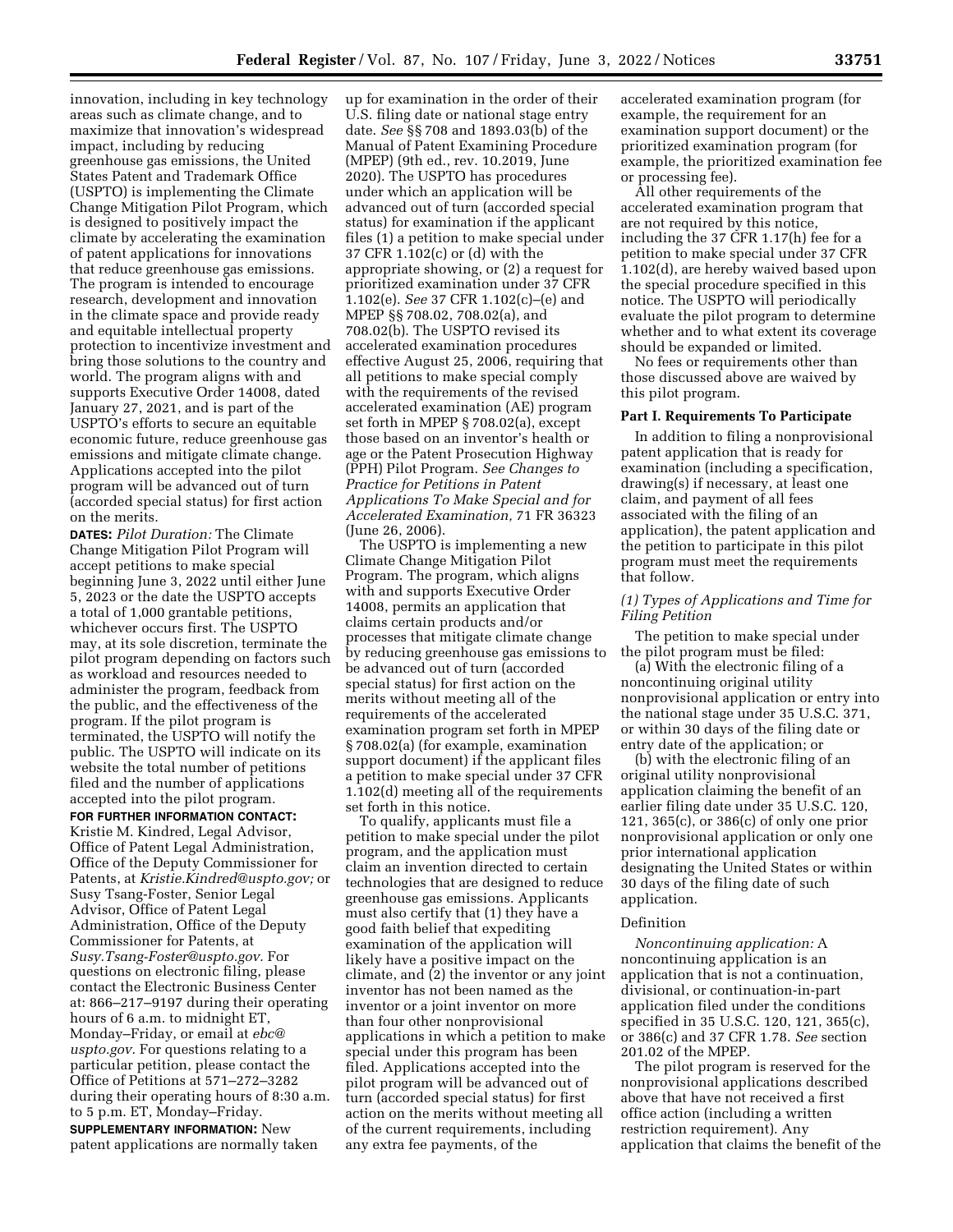filing date of two or more prior filed applications that are nonprovisional U.S. applications and/or international applications designating the United States is not eligible for participation in the pilot program. Claiming the benefit under 35 U.S.C. 119(e) of one or more prior provisional applications or claiming a right of foreign priority under 35 U.S.C. 119(a)–(d) or (f) to one or more foreign applications will not affect eligibility for the pilot program.

### *(2) Office Form Required for Filing Petition*

Form PTO/SB/457, titled ''CERTIFICATION AND PETITION TO MAKE SPECIAL UNDER THE CLIMATE CHANGE MITIGATION PILOT PROGRAM,'' is required to be used to make the petition under the pilot. It is available at *[https://www.uspto.gov/](https://www.uspto.gov/patent/forms/forms-patent-applications-filed-or-after-september-16-2012) [patent/forms/forms-patent-applications](https://www.uspto.gov/patent/forms/forms-patent-applications-filed-or-after-september-16-2012)[filed-or-after-september-16-2012.](https://www.uspto.gov/patent/forms/forms-patent-applications-filed-or-after-september-16-2012)* Form PTO/SB/457 contains the necessary certifications for qualification to participate in the pilot. Use of the form will enable the USPTO to quickly identify and timely process the petition. In addition, use of the form will help applicants understand and comply with the petition requirements of the pilot program. Under 5 CFR 1320.3(h), form PTO/SB/457 does not collect ''information'' within the meaning of the Paperwork Reduction Act of 1995.

# *(3) Required Certification*

The petition to make special must certify: (1) That the claimed invention covers a product or process that mitigates climate change; (2) that the product or process is designed to reduce greenhouse gas emissions; (3) that applicant has a good faith belief that expediting patent examination of the application will likely have a positive impact on the climate; and (4) that the inventor or any joint inventor has not been named as the inventor or a joint inventor on more than four other nonprovisional applications in which a petition to make special under this program has been filed. Form PTO/SB/ 457 contains these certifications.

# *(4) Publication Requirement for Applications*

If applicant files the petition to make special on the date of filing of an application, the application may not be filed with a nonpublication request. If applicant previously filed a nonpublication request in the application, applicant must file a rescission of the nonpublication request no later than the time the petition to make special is filed. Applicant may use form PTO/SB/36 to rescind the nonpublication request.

### *(5) Application Data Sheet Requirement*

Unless previously filed in the patent application, the petition must be accompanied by a properly signed application data sheet per 37 CFR 1.76 meeting the conditions specified in 37 CFR 1.53(f)(3)(i).

# *(6) Claim Limit and No Multiple Dependent Claims*

When the petition is filed and throughout pendency, the application must contain no more than 3 independent claims and 20 total claims and no multiple dependent claims. The examiner may refuse entry of any amendment filed in reply to an office action that, if entered, would result in a set of pending claims that exceeds either of these claim limits or adds a multiple dependent claim. See Part IV of this notice.

# *(7) Electronic Filing of Application and Petition Required*

The petition to make special may only be made by filing form PTO/SB/457, which must be filed electronically using the USPTO's Patent Center (at *[https://](https://patentcenter.uspto.gov/#!/) [patentcenter.uspto.gov/#!/](https://patentcenter.uspto.gov/#!/)*). Applicants must file the petition using the document description indicated on form PTO/SB/457. In addition, the application or national stage entry must be filed using Patent Center, and the specification, claims, and abstract must be submitted in DOCX format. Prior to submitting the application for filing, applicants will receive a feedback document. Applicants may find it beneficial to review the feedback document and make corrections to the application before filing the application. By making the necessary corrections before filing, applicants may avoid delays that can occur in the preexamination process. For more information on DOCX filing in Patent Center, please see *[https://](https://www.uspto.gov/patents/docx.) [www.uspto.gov/patents/docx.](https://www.uspto.gov/patents/docx.)* 

### *(8) Filing Limitations*

An applicant may file a petition to participate in the pilot program if the inventor or any joint inventor has not been named as the inventor or a joint inventor on more than four other nonprovisional patent applications in which a petition to make special under this program has been filed. Therefore, if the inventor or any one of the joint inventors of the instant application has been named as the inventor or a joint inventor on more than four other nonprovisional applications in which petitions under this pilot program have been filed, then the petition for the instant application may not be appropriately filed.

# Definition

*Claimed invention covers a product or process that mitigates climate change:*  This phrase is only met when an application includes a claim that would correspond to one or more of the technical concepts within subclass Y02A, Y02B, Y02C, Y02D, Y02E, Y02P, Y02T or Y02W in the Cooperative Patent Classification (CPC) system. For example, a claim to a process to capture or dispose of methane would correspond to Y02C 20/20. The full schedule of Y02 class is available at: *[https://www.uspto.gov/web/patents/](https://www.uspto.gov/web/patents/classification/cpc/html/cpc-Y.html#Y02)  [classification/cpc/html/cpc-](https://www.uspto.gov/web/patents/classification/cpc/html/cpc-Y.html#Y02)[Y.html#Y02.](https://www.uspto.gov/web/patents/classification/cpc/html/cpc-Y.html#Y02)* 

## **Part II. Internal Processing of the Petition Under the Pilot Program**

If applicant files a petition to make special under the pilot program, the USPTO will decide the petition once the application is in condition for examination. If the petition is granted, the application will be accorded special status under the pilot program. The application will be placed on an examiner's special docket until a first office action on the merits. After the first action on the merits, the application will no longer be treated as special during examination, for example, if an amendment is filed, it will be placed on the examiner's regular amended docket.

If the petition to make special under the pilot program does not comply with the requirements set forth in this notice, the USPTO may notify the applicant of the deficiency by issuing a notice. The notice will give applicant only *one opportunity* to correct the deficiency. If applicant still wishes to participate in the pilot program, applicant must file a reply via Patent Center that includes appropriate corrections and a properly signed petition form PTO/SB/457 within one month or thirty days, whichever is longer, from the mailing/ notification date of the notice informing applicant of the deficiency. The time period for reply is *not* extendable under 37 CFR 1.136(a). If applicant fails to correct the deficiency indicated in the notice within the time period set forth therein, the application will not be accepted into the pilot program and will be taken up for examination in accordance with standard examination procedures. In addition, the petition will be dismissed without an opportunity for correction if it is deficient in any of the following ways: (1) The application does not contain a